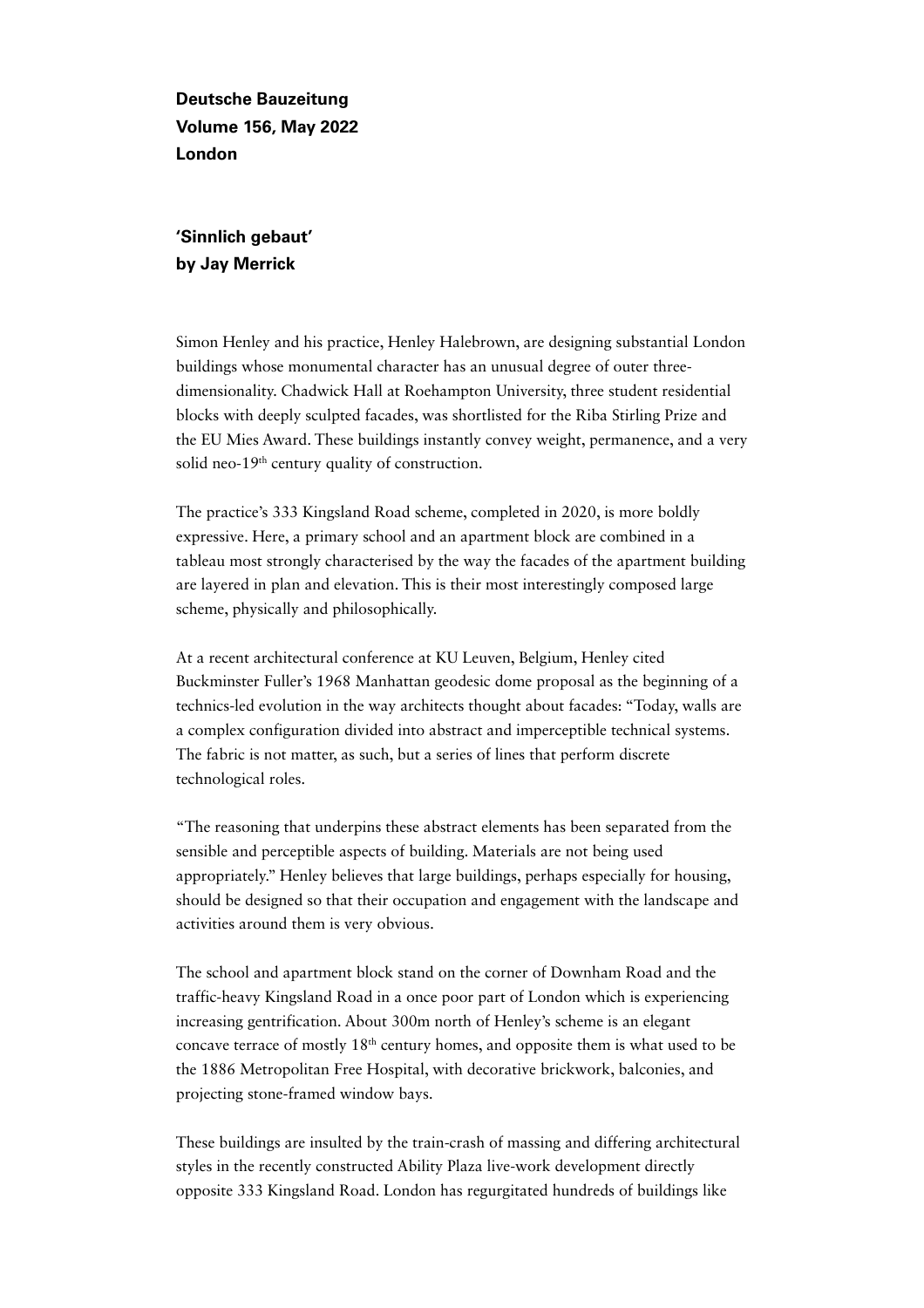this in the last 20 years: ugly, contextually ignorant, supposedly trendy, and very profitable.

The 333 Kingsland Road scheme delivers an 11-storey residential block whose carefully reduced footprint allowed Henley to create a 350-pupil primary school in the form of a three-level cloister around a large central play area-cum-agora. The architecture has a physically cool, calm, rather northern European character. Open galleries wrap around the courtyard, producing a space-efficient, light-filled plan – no internal corridors, and a direct relationship between inside and outside. Internal classroom seating is right up against windows that are set flush into the walls; outside, precast concrete benches sit beneath big, deeply recessed windows. This is shrewd, environmentally and socially.

The school hall is a double-height space, overlooked by the glass-walls of the first floor staff room. The hall's ceiling and walls are clasped by an exposed concrete frame, and a reinforced concrete crosspiece projects externally from the east wall to support concrete decking. The cross was designed so that, when seen from the ground floor, it visually frames the stairs leading to the first floor deck.

The top deck of the southern side of the school is an activity space, with a strange toilet that bulges out over the top of the staircase – a playful repeat of the cantilevered toilet designed by Henley when he was a student. There is an equally unexpected, and very satisfying, architectural moment at the northeast corner of the first floor: the walls of the double-height music practice room are surfaced with concrete and plasterboard; higher up, under a skylight, the concrete is coated with terracotta-coloured Keim paint which matches the colour of the apartment building. The atmosphere in this high, narrow room is almost monastic.

The school gate's dandelion and spider's web metal artwork casts abstract patterns across the entrance area, which sits under an elegantly radiused concrete deck connecting the southeast corner of the first floor with stairs down to the play area. Looking up from here, ivory glazed bricks shimmer on the classroom walls under gapped canopies designed in homage to Asplund's canopies at Stockholm's Woodland Cemetery.

The south facade of the school and the entrance gates align with the Downham Road pavement, and there are concrete benches set into the brick wall for public use. This gives the whole street side of the school an inclusive civic-social character.

Public engagement is more dramatically expressed in the design of the apartment building. Here, the outer structure was conceived as a ruin that encloses functional inner facades. One might, very broadly, compare this approach with the outer structure of Grafton Architects Town House at Kingston University (*db issue XX date XX*).